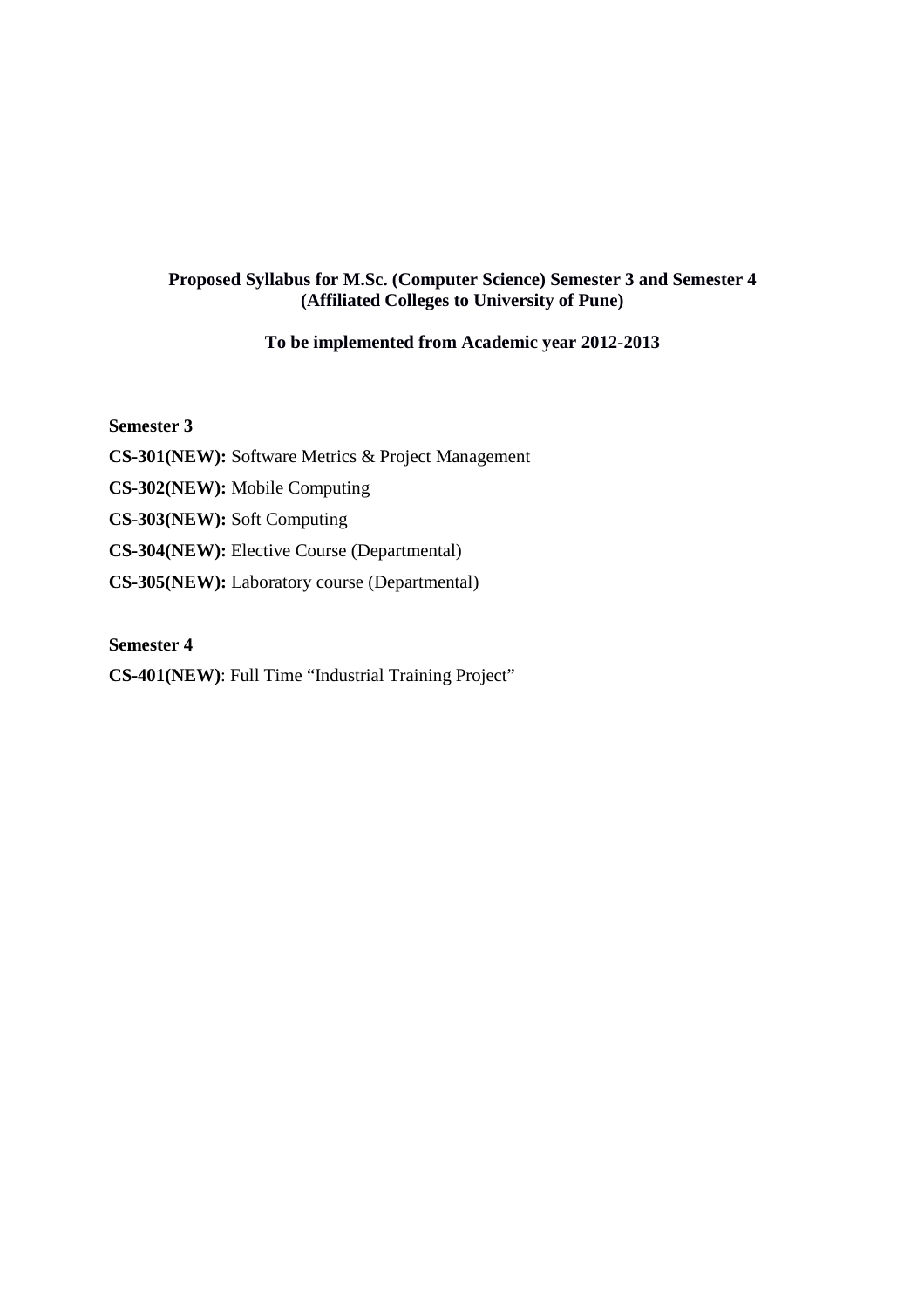### **CS-301(NEW): Software Metrics & Project Management**

- 1. What is a Project? What is Project management? Project phases and project life cycle, organizational structure, Qualities of Project Manager. [4]
- 2. Project Management Components. Project Integration Management-Project plan development and execution, change controls, configuration management. [6]
- 3. Scope Management-Strategic planning ,scope planning, definition ,verification and control. [4]
- 4. Time management- Activity planning, schedule development and control. [2]
- 5. Cost Management- Cost estimation and Control. [2]
- 6. Quality Management- Quality planning and assurance. [2]
- 7. Human Resource Management- Organizational planning, staff acquisition. [2]
- 8. Communication Management-Information distribution , reporting. [2]
- 9. Risk Management-Risk identification, Quantification and control. [2]
- 10. Procurement Management- Solicitation, contract administration. [2]
- 11. Software Metrics- The scope of software metrics, software metrics data collection, analyzing software data, measuring size, structure, external attributes. [6]
- 12. Software Reliability- Measurement and prediction, resource measurement, productivity, teams and tools. [6]
- 13. Planning a measurement program. What is metrics plan?: Developing goals, questions and metrics. Where and When: Mapping measures to activities. How: Measurement tools. Who: Measurers, analyst, tools revision plans. [4]
- 14. Quality Standards CMM, PSP/TSP [4]

#### **References**

- 1. Information Technology Project Management, 6th Edition Kathy Schwalbe ISBN-13: 9781111221751 , Cenage Learning
- 2. Software Metrics: A rigorous and Practical Approach by Norman E. Fenton and Shari Lawrence Pfleeger, International Thomson Computer Press
- 3. Software Engineering: A Practioner's Approach by Roger S. Pressman ISBN: 9780071267823
- 4. Practical Software Metrics for Project Management and Process Improvement Robert B. Grady, Prentice hall, ISBN : 9780137203840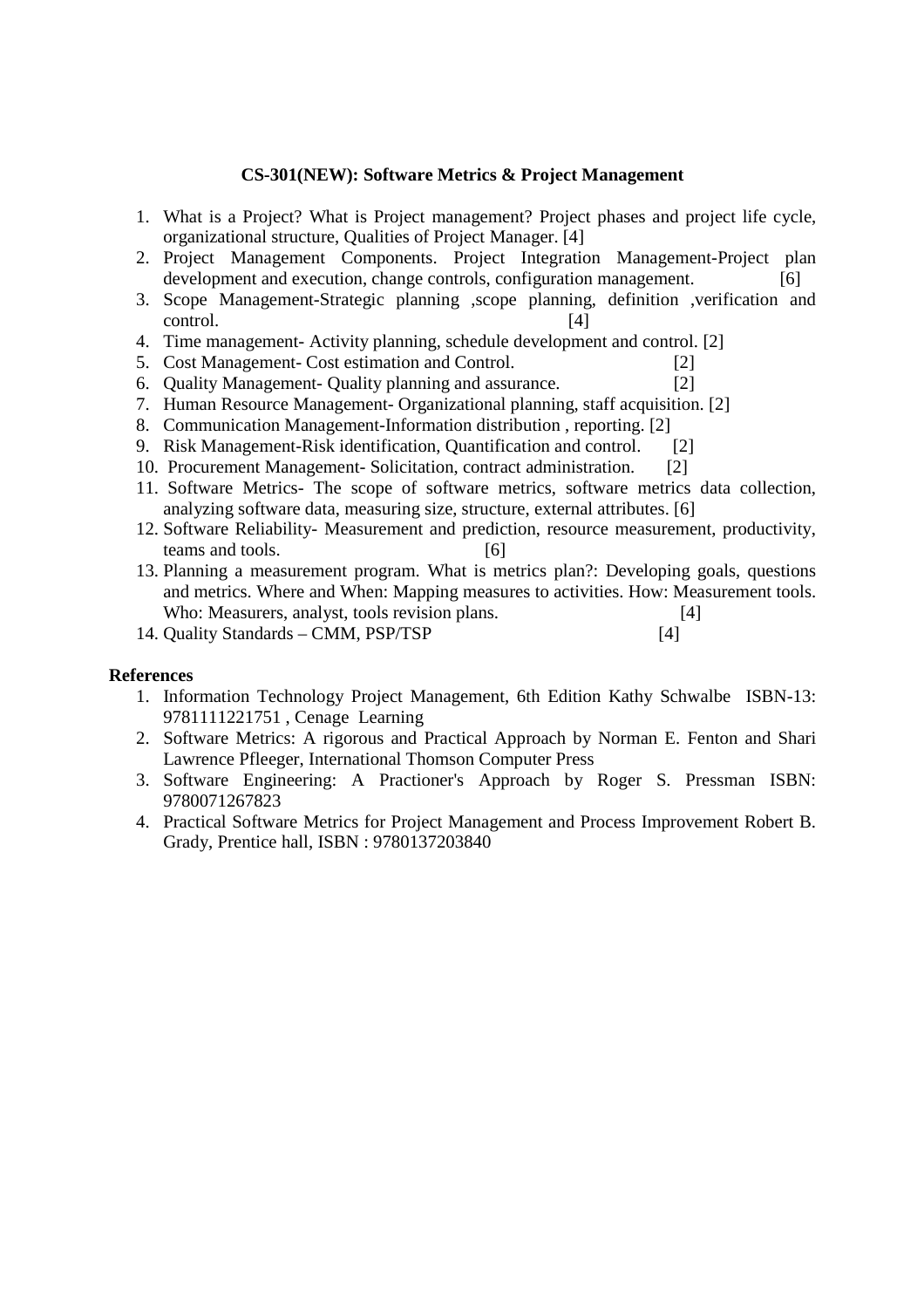## **CS-302(NEW): MOBILE COMPUTING**

### **Prerequisites**

- $\triangleright$  Concepts of Data communication
- $\triangleright$  Concepts of Networking
- $\triangleright$  Conversant with OS internals
- $\triangleright$  Java programming
- $\triangleright$  Brief History of wireless communication

## **Objectives**

- $\div$  To familiarize the students with the technology behind mobile communication
- Understand the GSM architecture and services provided
- Understand the issues relating to Wireless mobile applications
- Understand the architecture of J2ME and Android Operating System.
- Develop simple mobile applications.

## **1. Introduction to Mobile Computing Lectures 2**

- i. Introduction and need for Mobile computing
- ii. Mobility and portability
- iii. Mobile and Wireless devices
- iv. Applications
- v. Brief History of wireless communication
- *Mobile Comm. By Jochen Schiller*

## **2. Wireless Transmission Lectures 3**

- i. General Concepts of multiplexing and modulation
- ii. Spread Spectrum
- iii. Cellular Systems
- *Mobile Comm. By Jochen Schiller*

## **3. Medium Access Control Layer Lectures 4**

- i. Why specialized MAC?
	- a. hidden and exposed terminals
	- b. near and far terminals
- ii. General Concepts and comparison of SDMA, FDMA, TDMA , CDMA
- *Mobile Comm. By Jochen Sciller*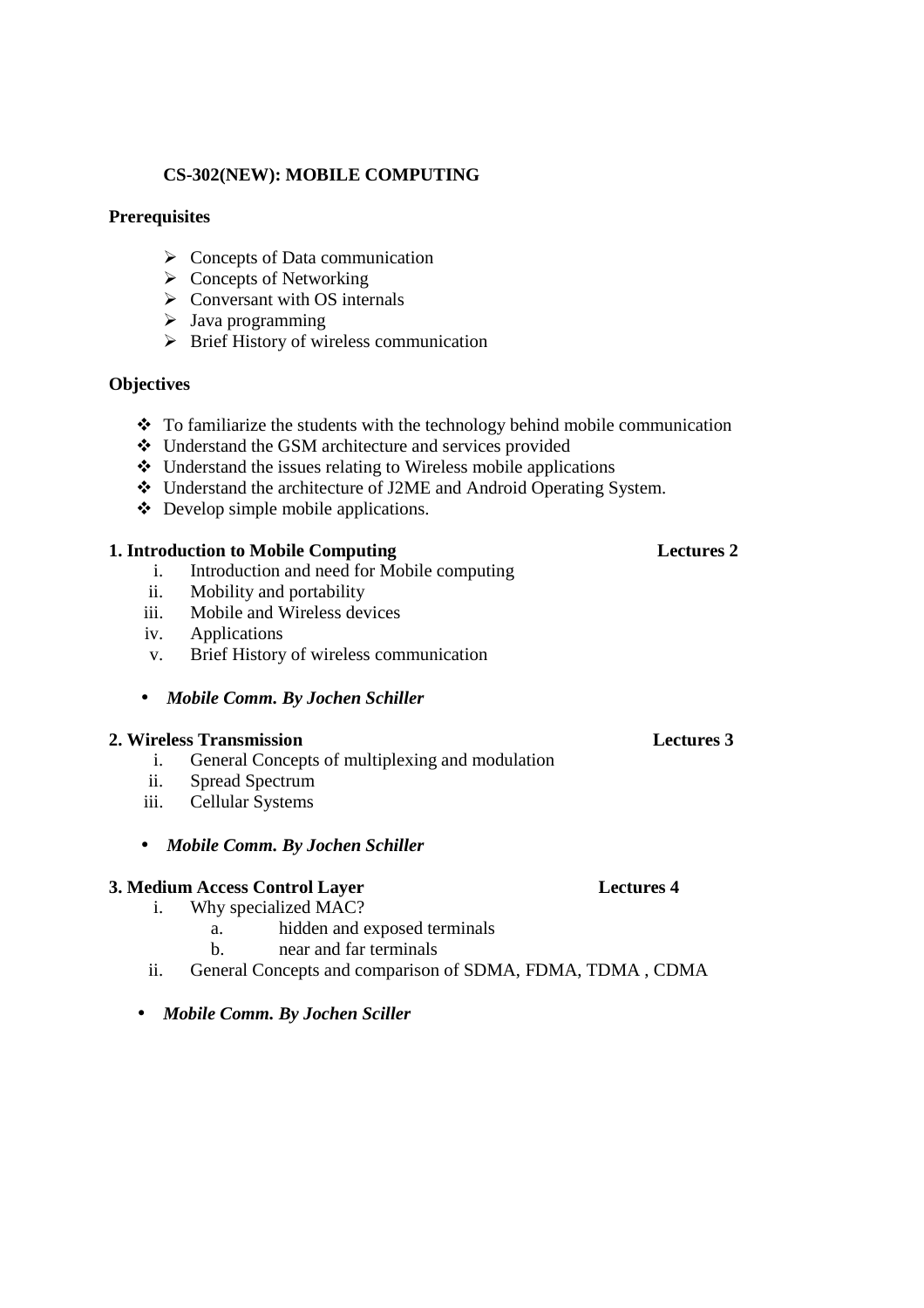## **4. Mobile IP Lectures 9**

- i. Goals, assumptions and requirements
- ii. Entities and terminologies
- iii. Agent Discovery
- iv. Registration
- v. Tunneling and encapsulation
- vi. Reverse Tunneling
- vii. IPv6
- viii. IP micro-mobility support Cellular IP, Hawaii, Hierarchical, mobile IPv6
- ix. Mobile Routing :
	- Destination sequence distance Vector, Dynamic Source Routing,
	- Alternative Metrics, Adhoc Routing Protocols -Flat, Hierarchical,
	- Geographic-position-assisted
- *Mobile Comm. By Jochen Schiller*

## **5. Mobile TCP** Lectures 5

- i. Traditional TCP
	- ▶ Congestion Control, Slow start, Fast retransmit / Fast recovery
	- $\triangleright$  Implications on mobility
- ii. Classical TCP improvements
	- Indirect TCP, Snooping TCP, Mobile TCP, Fast retransmit / Fast recovery, Transmission / Timeout freezing, Selective Retransmission, Transaction oriented TCP
- iii. TCP over 2.5/3G wireless networks
	- *Mobile Communications By Jochen Schiller*

- i. Mobile Services (Bearer, Tele-and-supplementary services)
- ii. System Architecture
	- $\triangleright$  Radio subsystem
		- $\triangleright$  Network and switching subsystem
		- $\triangleright$  Operation subsystem
- iii. Protocols
	- $\triangleright$  Localization and calling
	- $\triangleright$  Handover
- iv. Value Added Services
	- SMS: Architecture, Mobile Originated and Mobile Terminated procedures
	- Cell Broadcast Service: Architecture, Message Transfer Procedure
	- MMS: Architecture, Protocol framework, Message Transfer Procedure
	- Location Services: Logical Reference Model, Control Procedures, Network Architecture, determination of Location Information, Location based services
- v. GPRS
	- *Mobile Communication. By Jochen Schiller*
	- *2G Mobile Networks: GSM and HSCSD By Nishit Narang and Sumit Kasera*

### **6. GSM Lectures 9**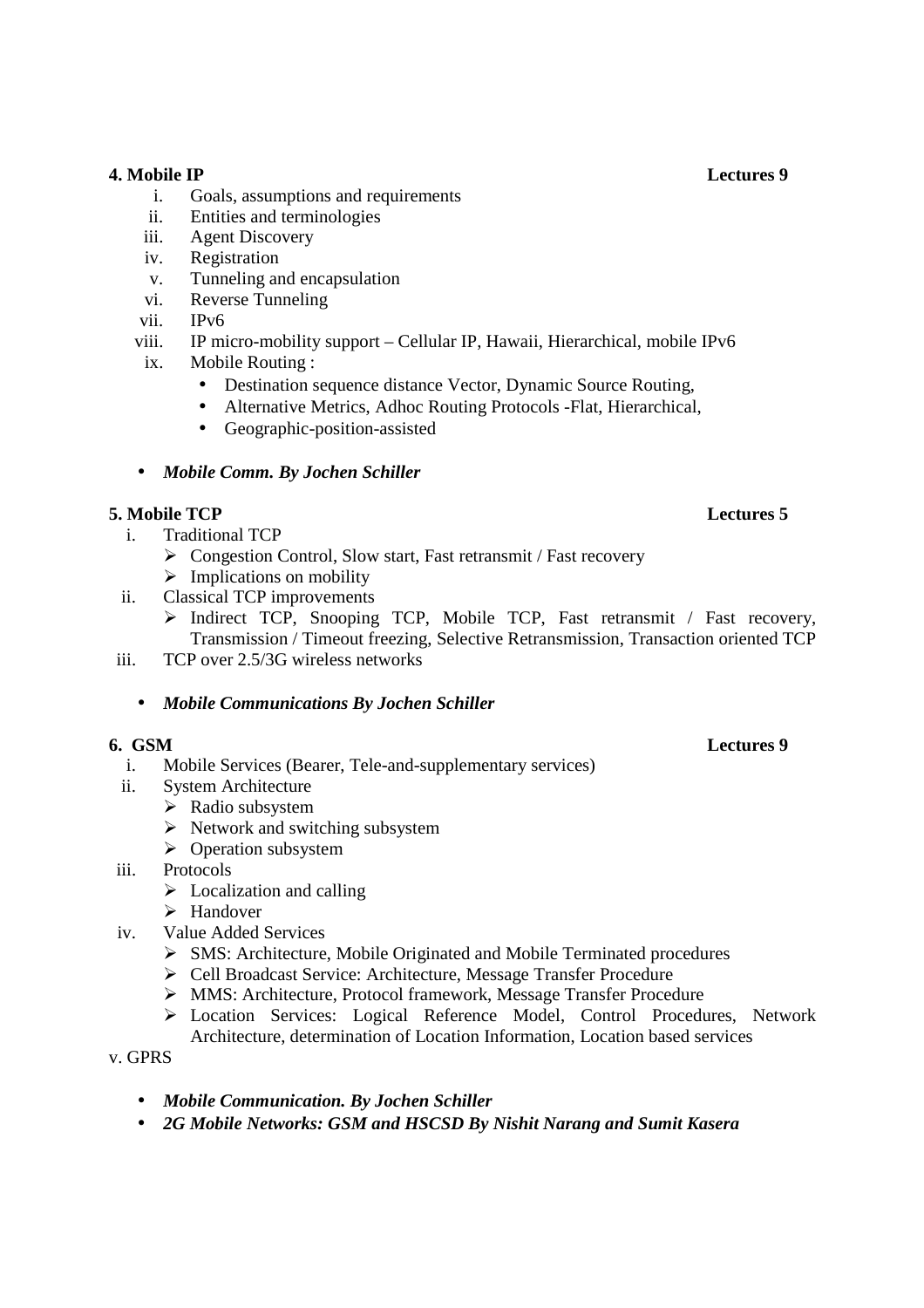| 7. Introduction to 3G mobile networks<br><i>i</i> . UMTS                                                                  | Lectures 4  |
|---------------------------------------------------------------------------------------------------------------------------|-------------|
| System architecture, radio interface $(Pg 163, 164)$<br><i>ii</i> . UTRAN<br>Architecture, Functions of RNC, Core network |             |
| iii. Handover<br>Hard and soft handover                                                                                   |             |
| <b>Mobile Communication. By Jochen Schiller</b><br>$\bullet$                                                              |             |
| 8. Wireless Application Protocol<br><i>i.</i> Architecture                                                                | Lectures: 6 |
| ii. Wireless datagram protocol                                                                                            |             |
| iii. Wireless transport layer security                                                                                    |             |
| iv. Wireless transaction protocol                                                                                         |             |

vi. Wireless application environment vii. WAP Push Architecture, protocols

### • *Mobile Communications by Jochen Schiller*

#### **9. Introduction to J2ME** Lectures 3

v. Wireless session protocol

i. J2ME Architecture ii. CLDC, CDC iii. J2ME Profiles iv. MIDlets, lifecycle of MIDlet v. Simple J2ME MIDlet.

## *Any J2ME book / online resources*

## **10. Introduction to Android Operating System Lectures 3**

i. Overview and evolution of Android ii. Features of Android iii. Android architecture iv. Components of an Android Application, Manifest file v. Android Activity and Service Lifecycle

#### *Any Android book / online resources*

#### **Reference Books**

- 1. Learning Android Game Programming: A Hands-On Guide to Building Your First Android Game by Rick Rogers, addison-wesley professional, ISBN: 9780321769626
- 2. Mobile Communications Jochen Schiller, Pearson Education, 2<sup>nd</sup> Edition, ISBN : 9780321123817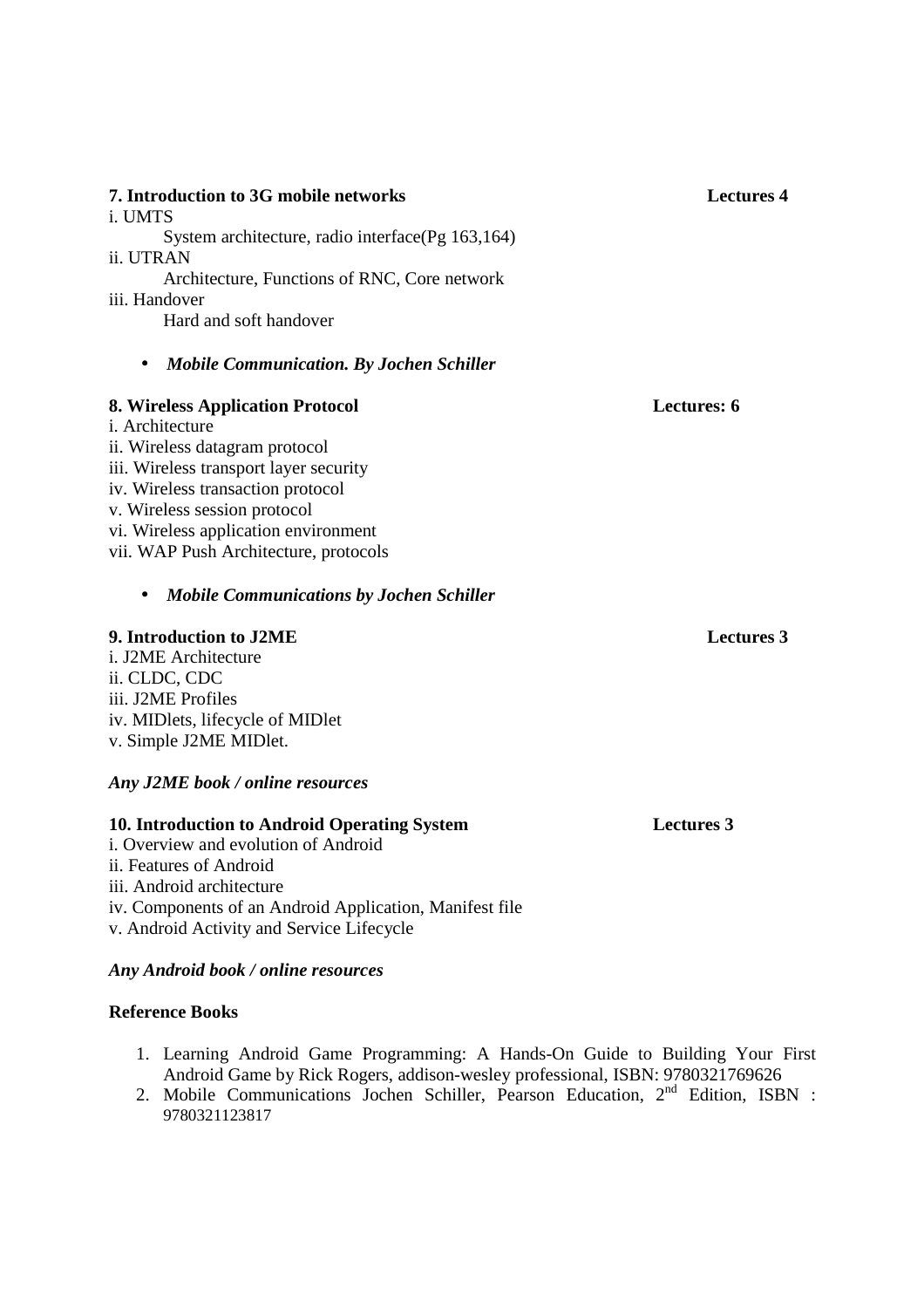- 3. Pervasive Computing: Technology and Architecture of Mobile Internet Applications-Jochen Burkhardt, Dr. Horst Henn, Steffen Hepper, Klaus Rintdorff, Thomas Schack , Pearson Education ISBN 9788177582802
- 4. Beginning Android Application Development by Wei-Meng Lee Wiley India ISBN:9788126531066
- 5. Mobile Computing: Implementing Pervasive Information and Communications Technologies by Shambhu Upadhyaya, Kevin Kwiat, Abhijit Chaudhury, Springer ISBN:9781402071379
- 6. Wireless Java Programming with J2ME Yu Feng and Dr, Jun Zhu , Techmedia Publications, 1st edition
- 7. Complete Reference J2ME , by James Keogh ISBN: 978-0072227109
- 8. Mobile Networks GSM and HSCSD- Nishit Narang, Sumit Kasera, TataMcGrawHill
- 9. Mobile Computing: Technology, Applications, and Service Creation by Asoke K. Talukder, Roopa R. Yavagal, ISBN : 9780071477338
- 10. Beginning Android 3 by Mark Murphy APress , ISBN 9788132203568
- 11. Beginning Android Mark Murphy, Apress ISBN 9781430224198
- 12. Android Application Development: Programming with the Google SDK by Rick Rogers, John Lombardo, Zigurd Mednieks, O'reilly mediaISBN:9780596521479
- 13. The Android Developer's Cookbook: Building Applications with the Android SDKby James Steele,Nelson To, Aaddison-wesley professional, ISBN: 9780321741233
- 14. Beginning Android Application Development by Wei-Meng Lee, Wiley India pvt ltd, ISBN:9788126531066
- 15. The Android Developers Guide [http://developer.android.com/guide/index.html]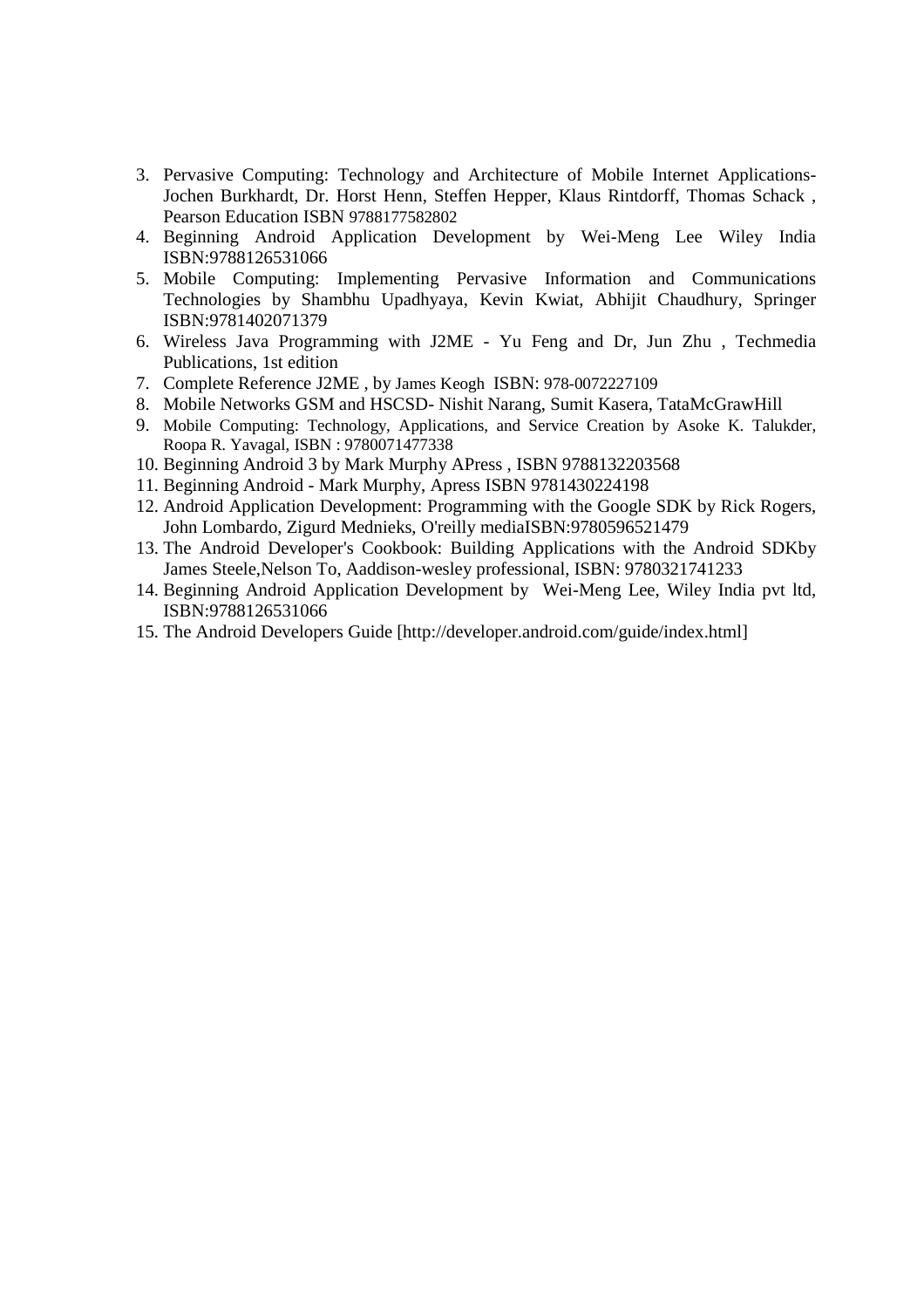## **CS-303(NEW): Soft Computing**

**Objective:** To understand the concepts of how an intelligent system work and its brief development process

**Description:** Intelligent systems can function as intelligent assistants, augmenting or supplementing human expertise while increasing productivity. This course exposes learners to Neural Network, Fuzzy Logic and Genetic Algorithms, which are the major building blocks of Intelligent Systems.

- 1. **Classical Sets and Fuzzy Sets and Fuzzy relations** [5] Operations on Classical sets, properties of classical sets, Fuzzy set operations, properties of fuzzy sets, cardinality, operations, and properties of fuzzy relations.
- 2. **Membership functions** [4] Features of membership functions, standard forms and boundaries, fuzzification, Inference
- 3. **Fuzzy to Crisp conversions** [4] Lambda Cuts for fuzzy sets, fuzzy Relations, Defuzzification methods,
- 4. **Classical Logic and Fuzzy Logic** [3] Classical predicate logic, Fuzzy Logic, Approximate reasoning and Fuzzy Implication
- 5. **Fuzzy Rule based Systems** [4] Linguistic Hedges, Fuzzy Rule based system – Aggregation of fuzzy Rules, Fuzzy Inference System with MATLAB,
- 6. **Applications of Fuzzy Logic** [3] How Fuzzy Logic is applied in Home Appliances, General Fuzzy Logic controllers, Basic Medical Diagnostic systems and Weather forecasting
- 7. **Introduction to Neural Networks** [4] Advent of Modern Neuroscience, Classical AI and Neural Networks, Hybrid Intelligent Systems, Biological Neurons
- 8. **Artificial Neurons, Neural Networks and Architectures** [4] Neuron abstraction, Neuron signal functions, Architectures: feedforward and feedback Salient properties and application domains

## 9. **Perceptrons and LMS** [8]

Learning and memory, From synopses to behaviour : The case of Aplysia, Learning Algorithms, Error correction and gradient descent rules, The learning objectives for TLNs, Pattern space and weight space, Perceptron learning algorithm, Perceptron convergence algorithm, Perceptron learning and Non-separable sets, alpha-Least Mean Square Learning, MSE Error Surface and its Geometry, Steepest Descent Search with Exact Gradient Information, Mue-LMS: Approximate Gradient Descent, Backpropagation Learning algorithm

## 10. **Applications of Neural Networks** [3]

Pattern Recognition and classification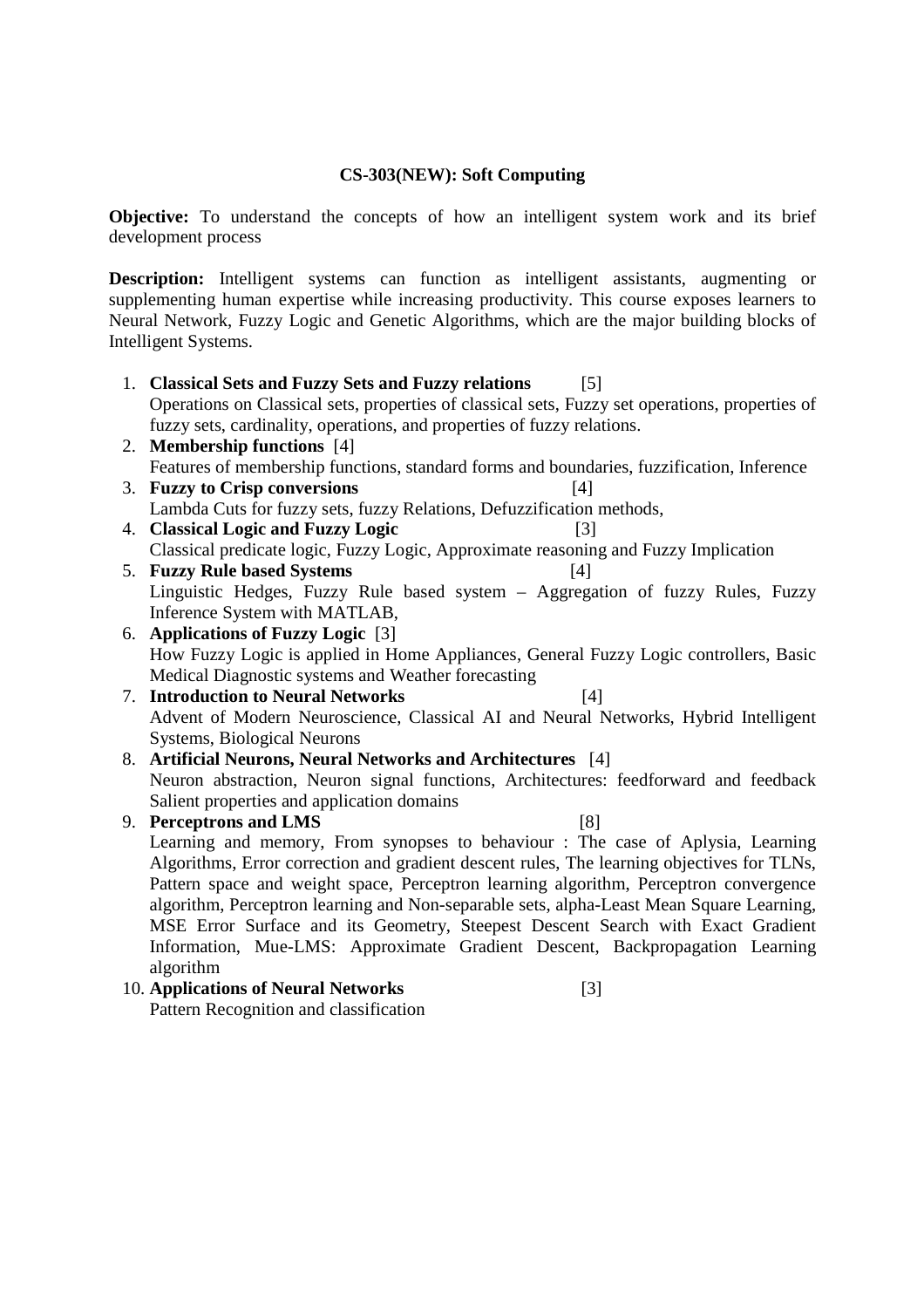#### 11. **Genetic Algorithms (GA)** [4]

Introduction to GA. Robustness of Traditional Optimization and search methods. How are Genetic Algorithms different from Traditional Methods?

## 12. **Applications of Genetic Algorithm** [4] GA based clustering Algorithm, Image processing and pattern Recognition

#### **Reference Books**

- Principles Of Soft Computing (With CD) by S. N. Sivanandam, S. N. Deepa, Wiley india, ISBN:9788126527410
- Fuzzy Logic: With Engineering Applications by Timothy J Ross, Wiley India, ISBN:9788126513376
- Neural Networks: A Classroom Approach,1/e by Kumar Satish, TMH, ISBN:9780070482920
- Genetic Algorithms in search, Optimization & Machine Learning by David E. Goldberg, Pearson Education, ISBN:9788177588293
- AN INTRODUCATION TO FUZZY LOGIC AND FUZZY SETS by Buckley James J., Springer ISBN:9788181287878
- Neural Networks: An Introduction by Berndt Muller, B. Muller, Springer, ISBN: 9783540602071
- Introduction to Genetic Algorithms by S. N. Sivanandam, S. N. Deepa. Springer, ISBN: 9783540731894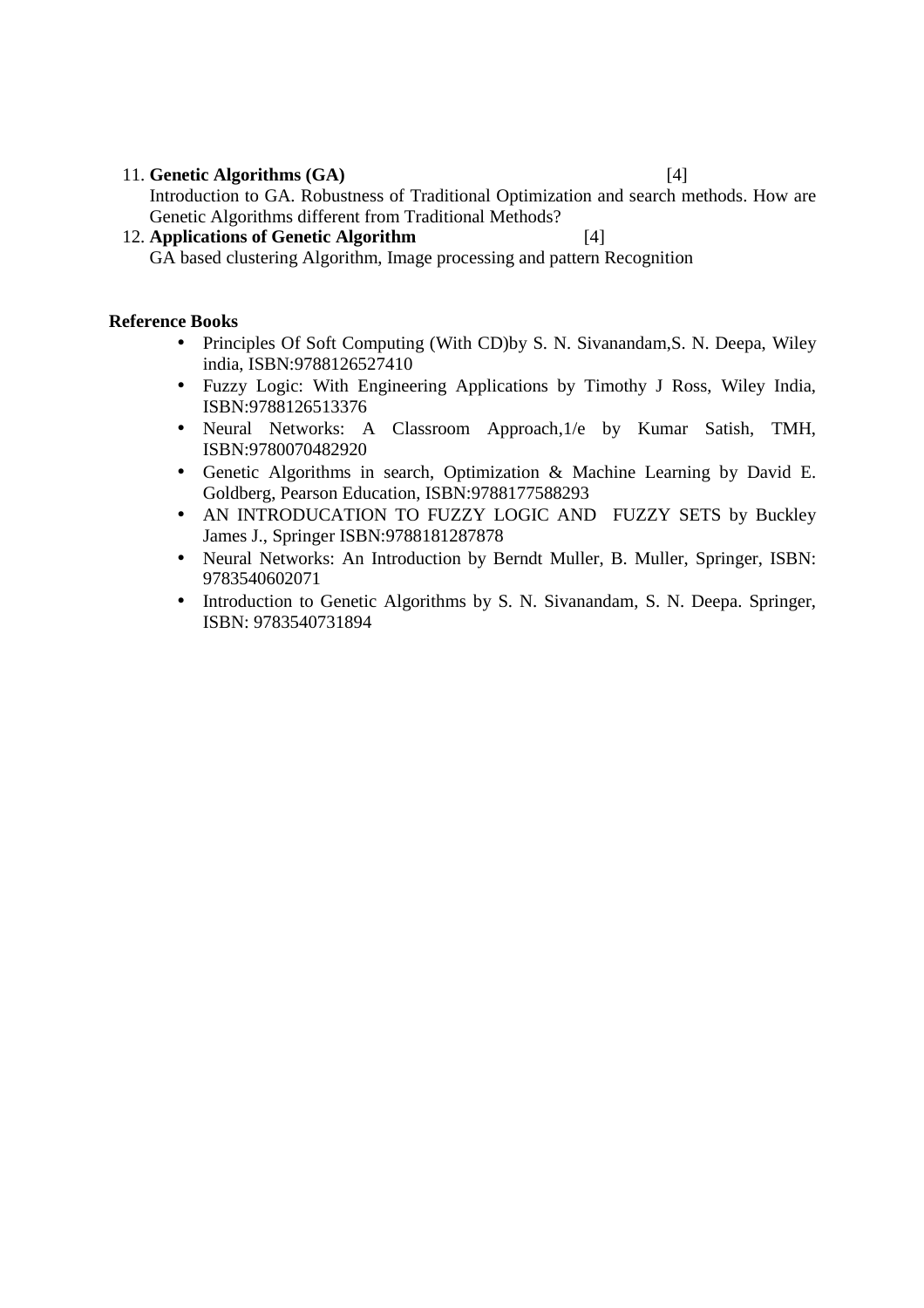## **CS-304(New): Elective Course**

Please note that, one elective from the following list to be opted for each of the semesters  $2<sup>nd</sup>$ and  $3<sup>rd</sup>$  (CS-204 in semester two and CS-304 in semester three respectively) according to prerequisite conditions (if any).

## **List of Elective Courses**

- 1. Advanced Algorithms
- 2. Functional Programming
- 3. Linux Kernel Programming and Introduction to Device Drivers
- 4. Natural Language Processing
- 5. Program Analysis
- 6. DOT NET
- 7. Information Systems Security
- 8. Software Architecture and Design Patterns
- 9. Software Testing Tools & Methodologies
- 10. Modeling and Simulations
- 11. Embedded System Programming
- 12. Language Processors
- 13. Artificial Intelligence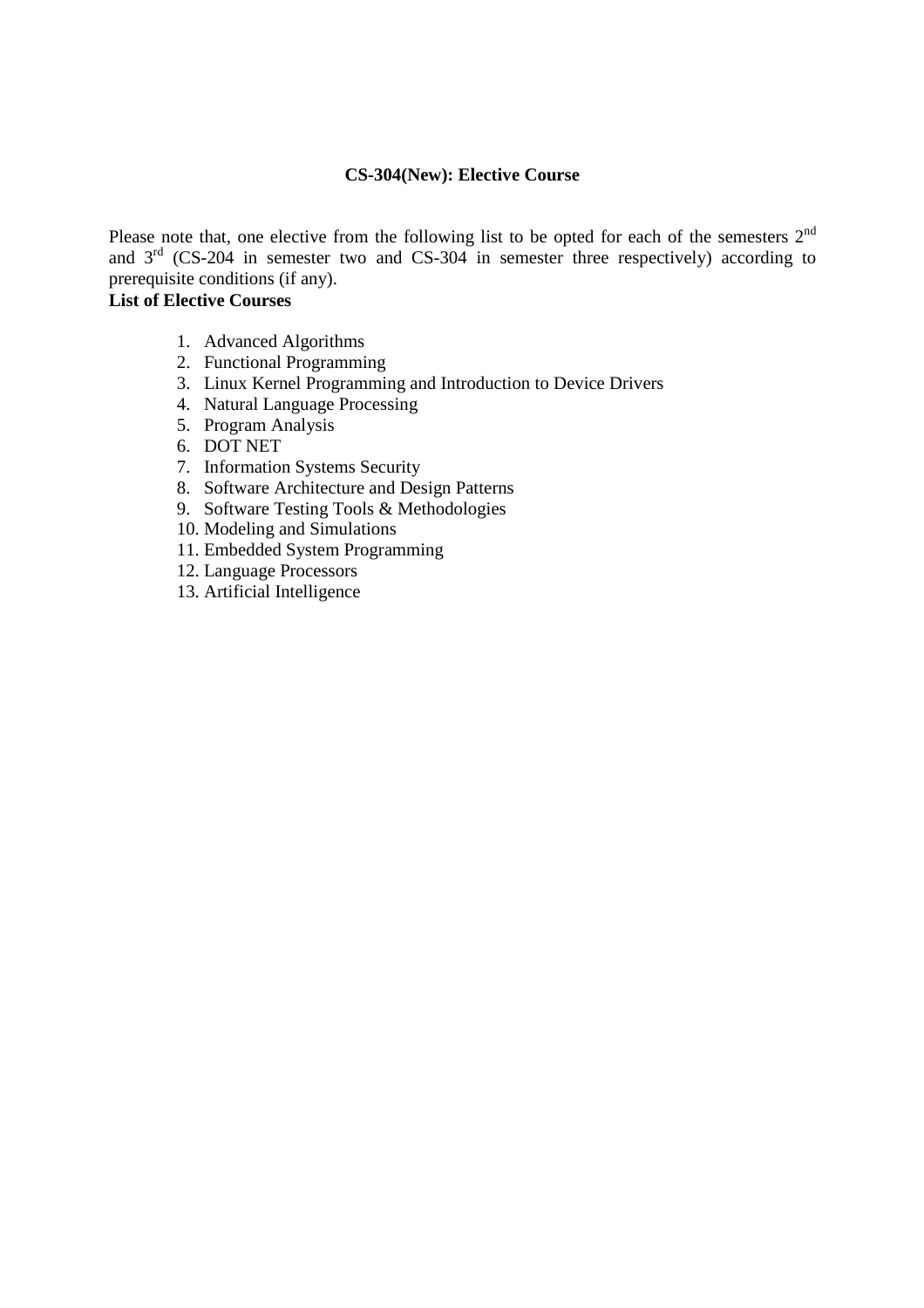### **CS-305(NEW): Lab Course (Departmental)**

**Distribution of Marks for Assignments** 

| <b>Course Code</b> | <b>Paper Title</b>                                         | Marks |
|--------------------|------------------------------------------------------------|-------|
| $CS-301(NEW)$      | <b>Software Metrics &amp; Project</b><br><b>Management</b> | 10    |
| $CS-302(NEW)$      | <b>Mobile Computing</b>                                    | 15    |
| $CS-303(NEW)$      | <b>Soft Computing</b>                                      | 15    |
| $CS-304(NEW)$      | <b>Elective Course (Departmental)</b>                      | 10    |
| <b>Total Marks</b> |                                                            |       |

# **Project for 50 Marks**

Student can undertake a project on any platform using any technology. However, if a student chooses to use mobile technology then the following guidelines are to be used.

 *It is expected ( not compulsory) that M.Sc. Sem III students will to do a project in Mobile Computing so that they will have enough hands on experience of programming under mobile computing environment . If a student wishes to do so, the project may to be done in J2ME and the student is expected to use following features of J2ME:* 

- Persistent storage
- Networking ( if required)
- Messaging APIs (if required)
- Web Server (if required)
- Email Servers

#### **List of Projects for Reference:**

- 1. Tax calculation and planning by considering all possible investment options and special relaxations
- 2. Marathi Calendar/Calendar with all religious and festival events etc. (Standard English Calendar is not allowed)
- 3. General Planner
- 4. Personal Insurance Planner (policy details with remainders for premiums)
- 5. Small text file editor
- 6. Mobile chatting (using chat server running on normal PC)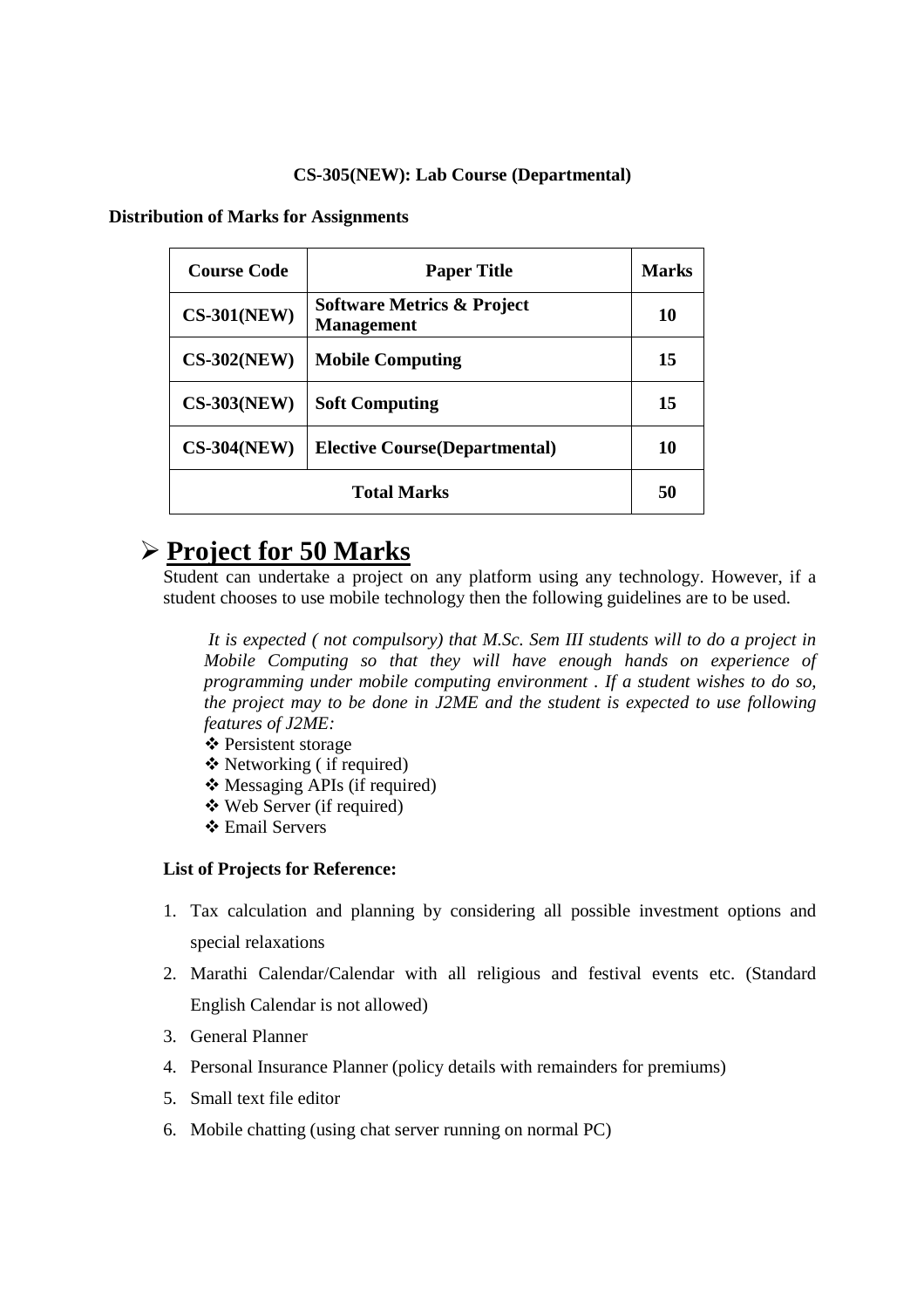- 7. Group chatting using Bluetooth (without server)
- 8. Games (single player/multiplayer)
- 9. Application to operate PPT presentation using mobile phone
- 10. Mobile phone based attendance system
- 11. Uploading/Downloading contact list from email server such as gmail.com, rediffmail.com etc.
- 12. Downloading notices, list of assignments, exam schedule on mobile phone of student using server present in college laboratory.

**NOTE**: Please discuss feasibility of mobile application with your guide before choosing a topic. To develop and test mobile applications appropriate resources must be available. College will only provide PC and if possible mobile phones. Students have to arrange for additional resources as per the requirements of their Project

# **Assignments**

**15+15+15 marks respectively for the University courses (CS-301(NEW), CS-302(NEW), CS-303(NEW)) and 5 marks for an active participation in the seminar by an expert on emerging technologies** 

## **Assignments on CS-301(NEW)**

**Any two aspects of an application system from the following list should be carried out by the student as his assignment for 15 marks** 

- Description of the system (covering major inputs, outputs, overall activity flow of the system etc.)
- Project Charter
- Scope Statement
- Work Breakdown Structure (upto level 3)
- Cost Appropriation Structure
- Overall Time Schedule
- Role of Project Manager in that specific System
- Roles & Responsibility Matrix Preparation

## **The above assignment can be on any one application system. The sample list of the same is as follows.**

- Library System (College Library or Public Library)
- College Admission System
- College/University Examination System
- Sales System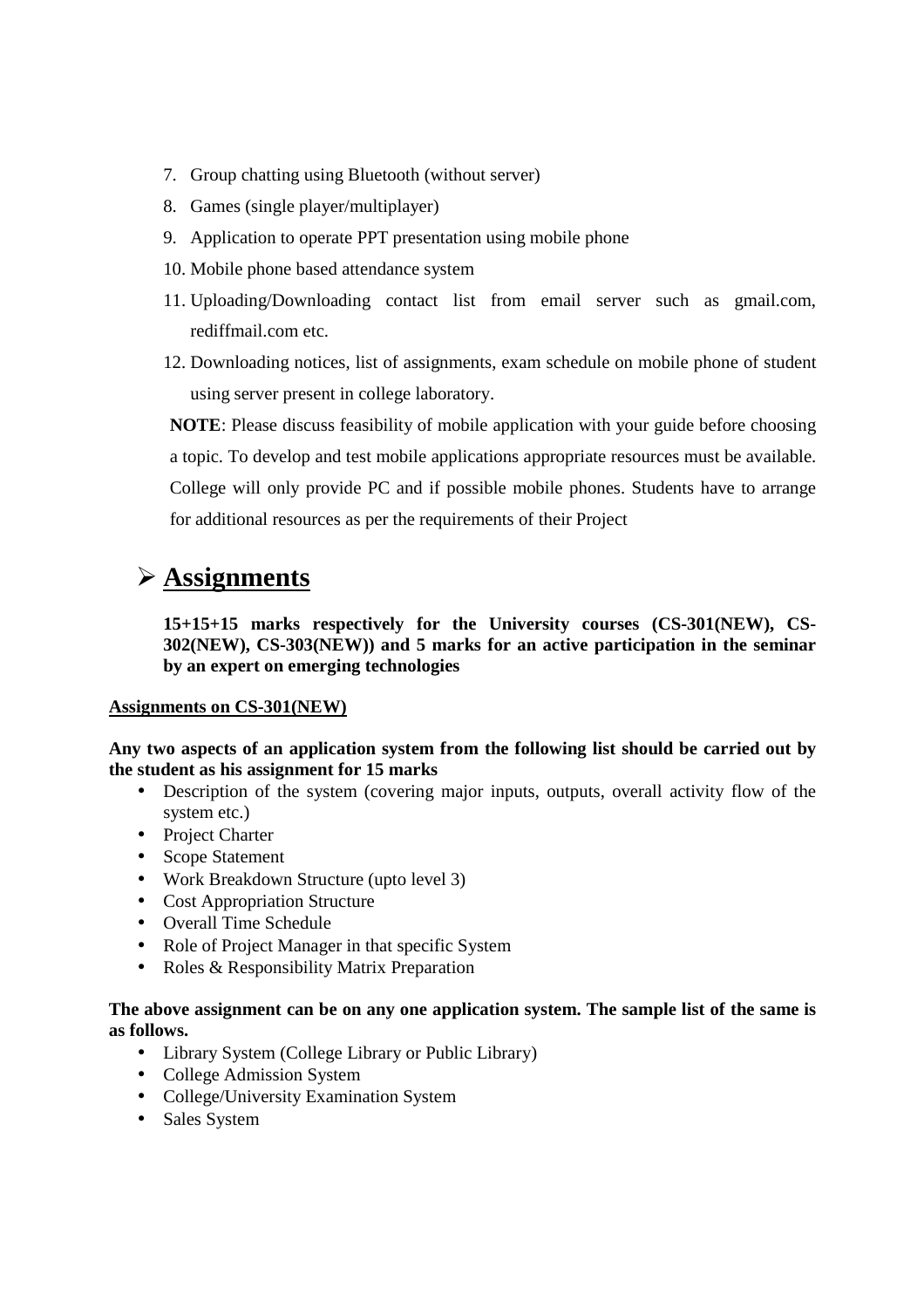- Purchase System
- Production Management System
- Inventory System
- Recruitment System of a Company
- Salary Processing System
- Transaction Processing System in organizations like banks, LIC, Financial Institutions etc.
- Any Specific Events Management System (like IPL tournament, Cricket/football World Cup etc, Adhar Card issuing system)
- Local Transport Route Scheduling System

## **Assignments on CS-302(NEW)**

## **Implementation guidelines**

- Every student should do **at least one** assignment for this subject, either using J2ME or Android.
- The assignment should be done individually.
- The total weightage for the assignment is **15 marks**.

## **Sample list of Assignments:**

- 1. Create TODO list with alarm functionality
- 2. Appointment / event scheduler
- 3. Timetable manager with alerts
- 4. Simple calculator
- 5. Secure sms
- 6. Secure phonebook
- 7. Mobile Dictionary
- 8. Information retrieval Applications : Stock quotes, Cricket score, daily horoscope etc.
- 9. Games (word games, puzzles, tic-tac-toe, Sudoku etc.)
- 10. Mobile Quiz
- 11. Personal expense manager
- 12. Barcode reader
- 13. Vehicle details and average/mileage calculation app.
- 14. Secure Password and Account information manager
- 15. Music player application with play, pause and resume functionality.
- 16. Image viewer to list and view the images.
- 17. Video Player application to play MPEG files.
- 18. Integration with Google Apps: Google Maps, Docs, Calender etc.
- 19. Simple Applications using GPS
- 20. Datebook with important dates, birthdays, holidays, events etc.
- 21. Create Stopwatch app with the timer functionality.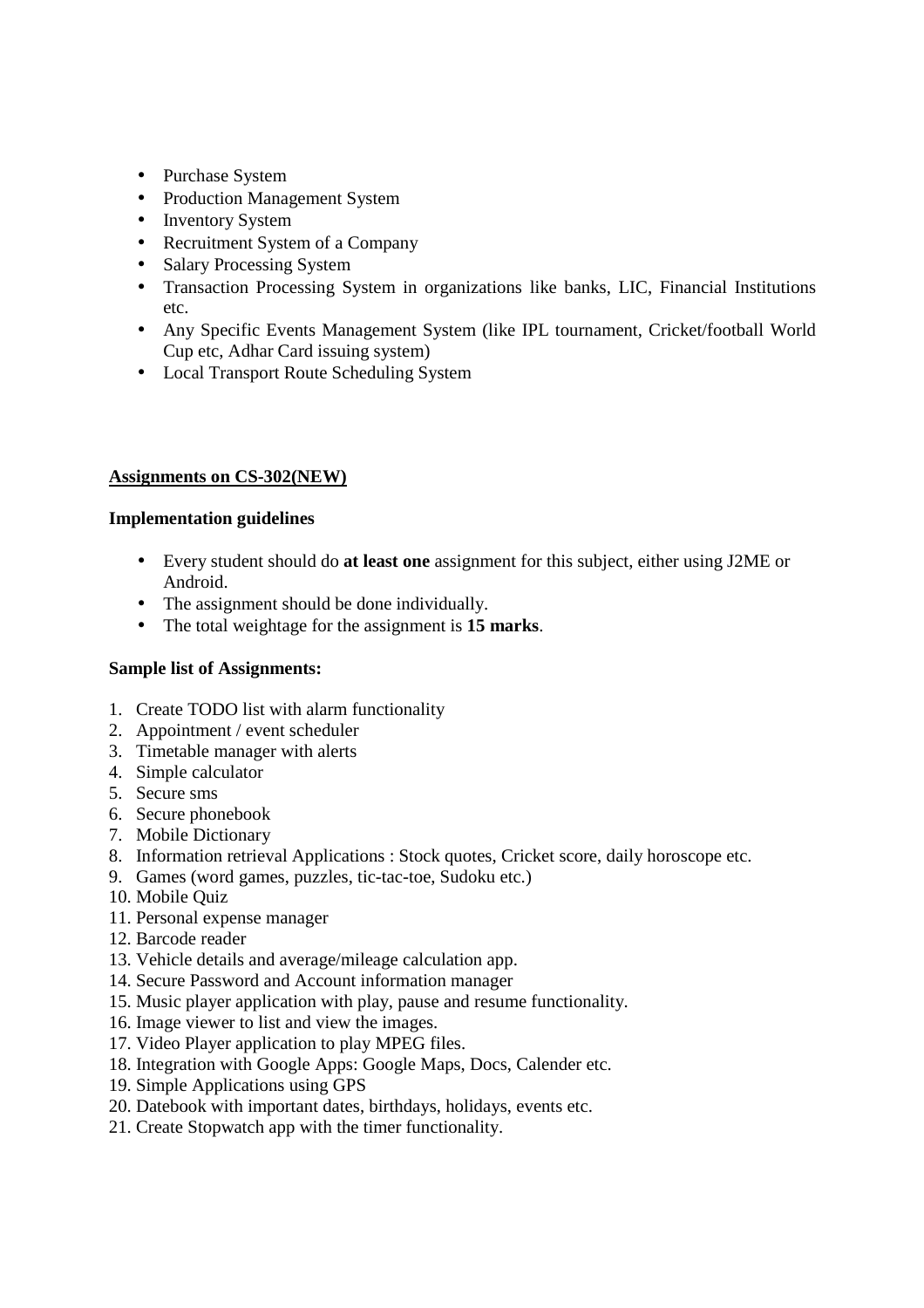- 22. Unit Converter Apps
- 23. Body Mass Index Application
- 24. Recipe App with facilities to list, view, add/delete recipes
- 25. Google map application with the facility to show important cities Annotation on Map.
- 26. Facebook App to share text, images on user's Wall.
- 27. Twitter App to tweet from your phone.
- 28. Interfacing apps to control electronic circuits (ex: temperature controller from mobile device, LED/LCD display)
- 29. PC-Mobile Communication Apps (Desktop viewer, LAN management, PC Hardware-Software information, LAN user list retriever, PC controlling etc.)
- 30. Bluetooth based applications: sending message, files etc.

#### **Assignments on CS-303(NEW)**

#### **Fuzzy Logic Assignments on following topics :**

Max-Min Composition, Max Product Composition, Zadeh's extension principle, Linguistic Hedges, Alpha Cut

#### **Solve the following and write software –programs for the above methods.**

#### **Assignment No. 303\_FL\_1**

The task of identifying images in an overhead reconnaissance photograph is imprecise. You are now ready to design computer software to do image processing to locate objects within a scene. Define two fuzzy sets representing a car and a truck image.

Fuzzy set for Car =  $0.5$ /truck +  $0.4$ /motorcycle +  $0.3$ /boat +  $0.9$ /car +  $0.9$ /house

Fuzzy set for Truck =  $1$ /truck + 0.1/motorcycle + 0.4/boat + 0.4/car + 0.2/house

Find the following:

a) Car ∩ Truck b) Car ∪ Truck

## **Assignment No. 303\_FL\_2**

We need a circuit that can detect the AC line frequency, to determine whether the camera should implement the European PAL, video standard (for 50 –Hz systems) or the U.S NTSC video standard (for 60 Hz systems)

Fuzzy set A is 'about 60 Hz" and Fuzzy set B is "about 50 Hz".

The universe for both of these variables  $-0$  to infinite frequency. Continuous, triangular membership function to be used, symmetric about the prototypical value.

A has a prototypical value of 60Hz B has a prototypical value of 50Hz

Base width for both fuzzy set A and B 16 Hz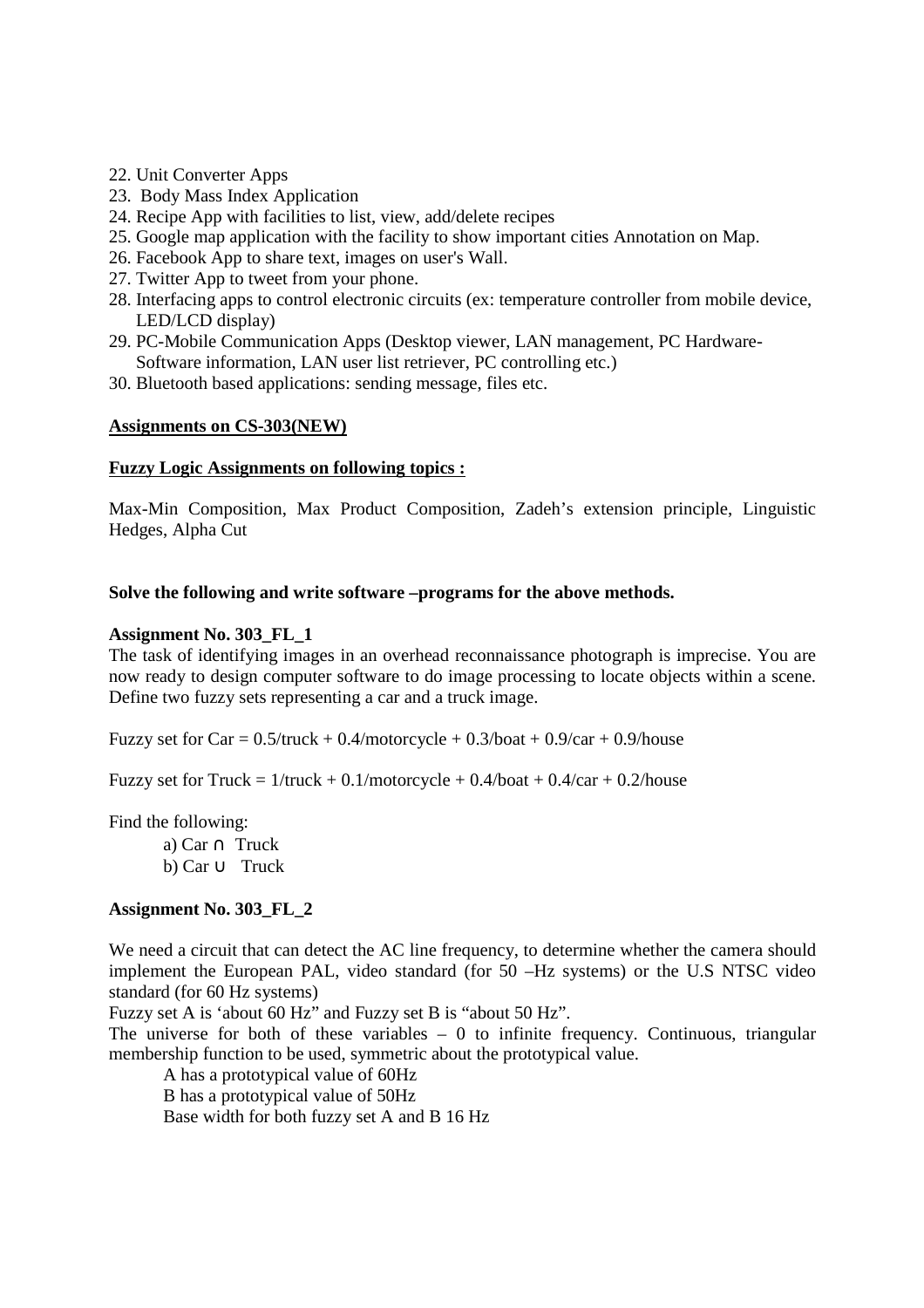| For fuzzy set A, | $\mu_A(x) =  60 - x  / 8 + 1$      |  |
|------------------|------------------------------------|--|
| For fuzzy set B, | $\mu_{\rm B}$ (x) =  50- x  /8 + 1 |  |

#### **Assignment No. 303\_FL\_3**

There are four groups of M.Sc. students at the University. A fuzzy tolerance relation R is produced by the domain experts according to the level of academic preparations of these students. If  $\alpha$  cut levels and find classes into which these four groups can be classified.

| Fuzzy R | $=$ |  | $1 \t0.8 \t0.3 \t0.7$             |  |
|---------|-----|--|-----------------------------------|--|
|         |     |  | $0.8 \quad 1 \quad 0.9 \quad 0.1$ |  |
|         |     |  | $0.3 \quad 0.9 \quad 1 \quad 0.6$ |  |
|         |     |  | $0.7$ $0.1$ $0.6$ 1               |  |

*[Explain the procedure clearly and assumptions made, if any]*

## **Assignment No. 303\_FL\_4**

The relationship between temperature and maximum operating Frequency R depends on various factors for given electronic circuit. Let Fuzzy T be a temperature fuzzy set (in degrees Fahrenheit) and Fuzzy F represent a frequency fuzzy set (in MHz) on the following universe of discourse:

$$
T = \{-100, -50, 0, 50, 100\}
$$
 and  $F = \{8, 16, 25, 33\}$ 

Suppose a Cartesian product between Fuzzy T and Fuzzy F is formed that results in the following relation.

|       | $-100$ $-50$ 0 50 100     |  |  |
|-------|---------------------------|--|--|
|       | 8 0.2 0.5 0.7 1 0.9       |  |  |
| $R =$ | 16  0.3  0.5  0.7  1  0.8 |  |  |
|       | 25 0.4 0.6 0.8 0.9 0.4    |  |  |
|       | 33 0.9 1 0.8 0.6 0.4      |  |  |

 The reliability of the electronic circuit is related to the maximum operating temperature. Such a relation S can be expressed as a Cartesian product between the reliability index  $M = \{1, 2, 4, 8, \ldots\}$ 16} (in dimensionless units) and the temperature, as in the following example.

|       |          |     |     |     | 8   | 16  |
|-------|----------|-----|-----|-----|-----|-----|
|       | $-100$   |     | 0.8 | 0.6 | 0.3 | 0.1 |
| $S =$ | $-50$    | 0.7 |     | 0.7 | 0.5 | 0.4 |
|       | $\theta$ | 0.5 | 0.6 |     | 0.8 | 0.8 |
|       | 50       | 0.3 | 0.4 | 0.6 |     | 0.9 |
|       | 100      | 0.9 | 0.3 | 0.5 | 07  |     |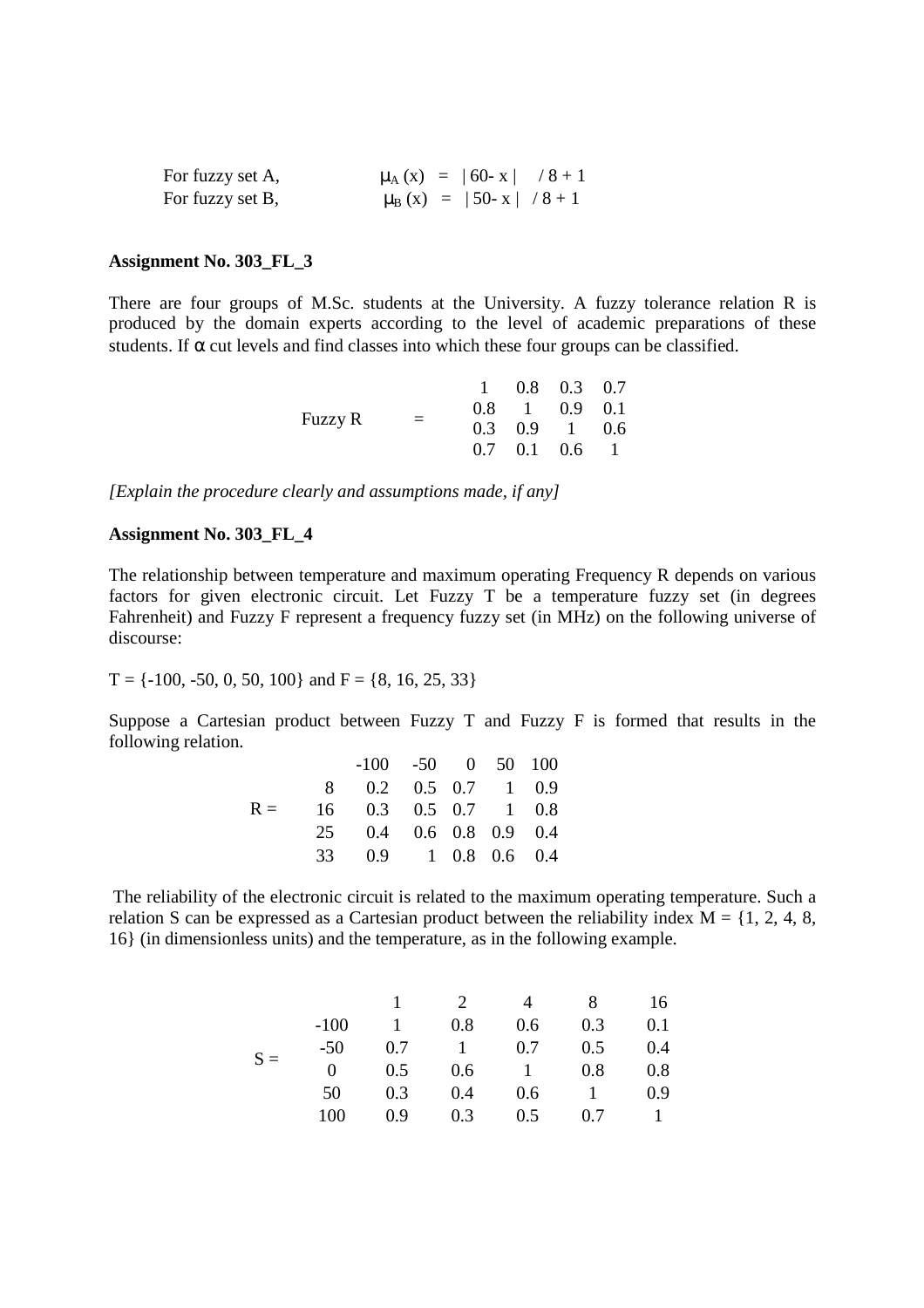Composition can be performed on any two or more relations with compatible row column consistency. To find a relationship between frequency and the reliability index, use Max- min composition and Max –product composition

#### **Assignment No. 303\_FL\_5**

Consider the following function:

$$
Y = f(x) = (x - 3)^2 = x^2 - 6x + 11
$$

The fuzzy integer number Around A for X universe is given as below: Around  $A = \{0.3/2 + 0.6/3 + 1/4 + 0.6/5 + 0.3/6\}$  where + denotes union. Explain and apply Zadeh's extension principle.

#### **Assignment No. 303\_FL\_6**

In the field of computer networking there is an imprecise relationship between the level of use of a network communication bandwidth and the latency experienced in peer – to – peer communications. Let X be a fuzzy set of use levels (in terms of the percentage of full band width used) and Y be a fuzzy set of latencies (in milliseconds)

 $X = \{0.2 / 10 + 0.5 / 20 + 0.8 / 40 + 1.0 / 60 + 0.6 / 80 + 0.1 / 100\}$  $Y = \{0.3/0.5 + 0.6 / 1 + 0.9 / 1.5 + 1.0 / 4 + 0.6 / 8 + 0.3 / 20\}$ 

You have been given a second fuzzy set of bandwidth usage -

 $Z = \{0.3 / 10 + 0.6 / 20 + 0.7 / 40 + 0.9 / 60 + 1 / 80 + 0.5 / 100\}$ Compute Max-Min Composition Compute Max-Product

#### **Assignment No. 303\_FL\_7**

A certain Software Developer Test his products for User friendliness by trying their programs out on new users. The test participants are given a user manual and asked to perform a task with the software. Meanwhile the developer watches the Users reaction as they use the software. The developer keeps a record of each User's Performance. Counting the number of times each User looks at the manual and recording each Users opinion of how User friendly the software was. The developer then creates two fuzzy variables, User friendly and easy to learn relating the User's reactions to how many times they had to look at the manual

User friendly =  $\{1/0 + 0.8/1 + 0.65/2 + 0.4/3 + 0.15/4 + 0.05/5\}$ Easy to Learn =  $\{1/0 + 0.9/1 + 0.75/2 + 0.6/3 + 0.3/4 + 0.1/5\}$ On the basis of the Observation find the Membership functions for the following User friendly but not very User friendly User friendly or easy to learn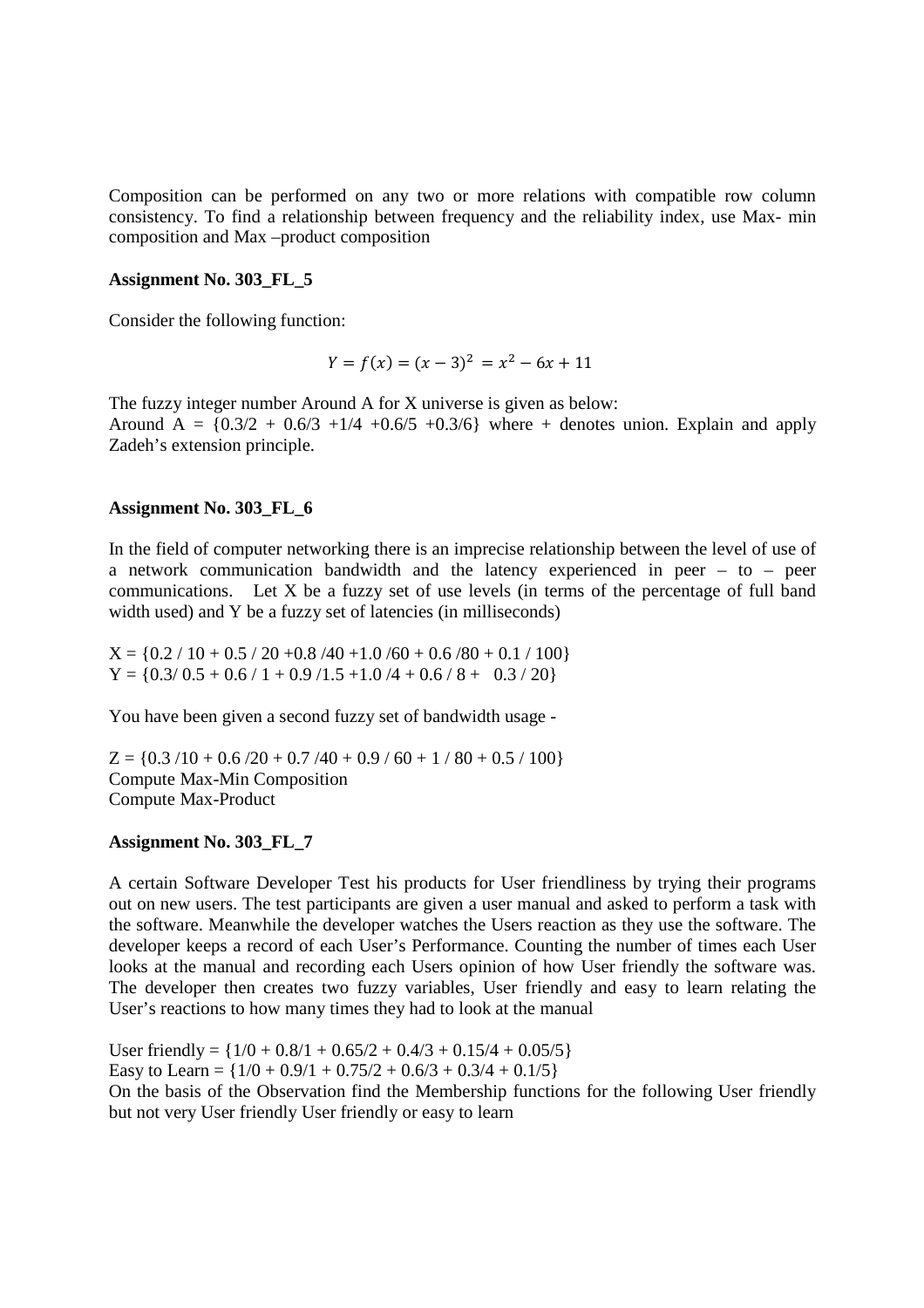#### **Neural Network Assignments (On Perceptron)**

**Assignment No. 303\_NN\_1:** Create a 2-class problem on 2-dimensional data. Generate 500 examples (approximately equal number for each class) with attributes from [0,1]. Plot the data points

**Assignment No. 303 NN 2:** Create a NN to classify some data into one of two classes E.g: Classify Soft drinks produced by certain Companies as 'Good' or 'Bad' based on certain attributes Like – taste, effervesce, mouth feel, color

### **Genetic Algorithms Assignment (On Crossover and Mutation) Assignment No. 303\_GA\_1:** The Knapsack Problem

The goal of this assignment is to write a genetic algorithm that solves the Knapsack Problem. Briefly stated, the Knapsack Problem goes like this: You have a collection of N objects of different weights, w1, w2, ..., wn, and different values, v1, v2, ..., vn, and a knapsack that can only hold a certain maximum combined weight W. You would like to get a set of objects of maximal value into the knapsack. As a search problem, the knapsack problem turns out to be intractable – there is no way to search that is efficient, reducing the search to an exhaustive check of all possible combinations of objects, and the time to solve it grows exponentially with the number of objects. As a genetic algorithm, however, solutions that come extremely close to the maximum, while not guaranteed to actually be the maximum, can be found very quickly. Write a GENETIC ALGORITHM that solves the Knapsack problem with parameters: (knapsack NumIterations ObjectList MaxWeight PopulationSize MutationPct)

Your program will start by creating PopulationSize random members of the population (including a computation of the fitness function for each one). It will then loop iteratively NumIterations times, performing the following functions:

- Randomly select a pair of parents to breed
- Pick a random spot for crossover, and breed two new children (with fitness computed)
- Randomly decide whether to mutate based on MutationPct, and if so, mutate one gene
- Kill off the two weakest members of the population, to keep the size constant

The genome can be simply a list of 1's and 0's, indicating whether each element of ObjectList either is or is not in the knapsack. Store the fitness value. The fitness function is the total value of the objects in the knapsack, unless the weight of the objects would be higher than MaxWeight, in which case the fitness is 0 (or at any rate, smaller than any legitimate non-overweight knapsack). Typically the overweight knapsacks will disappear from your population very quickly). Your program should end by reporting the best remaining member of the population at the end of the run, along with the actual weight and value of that member.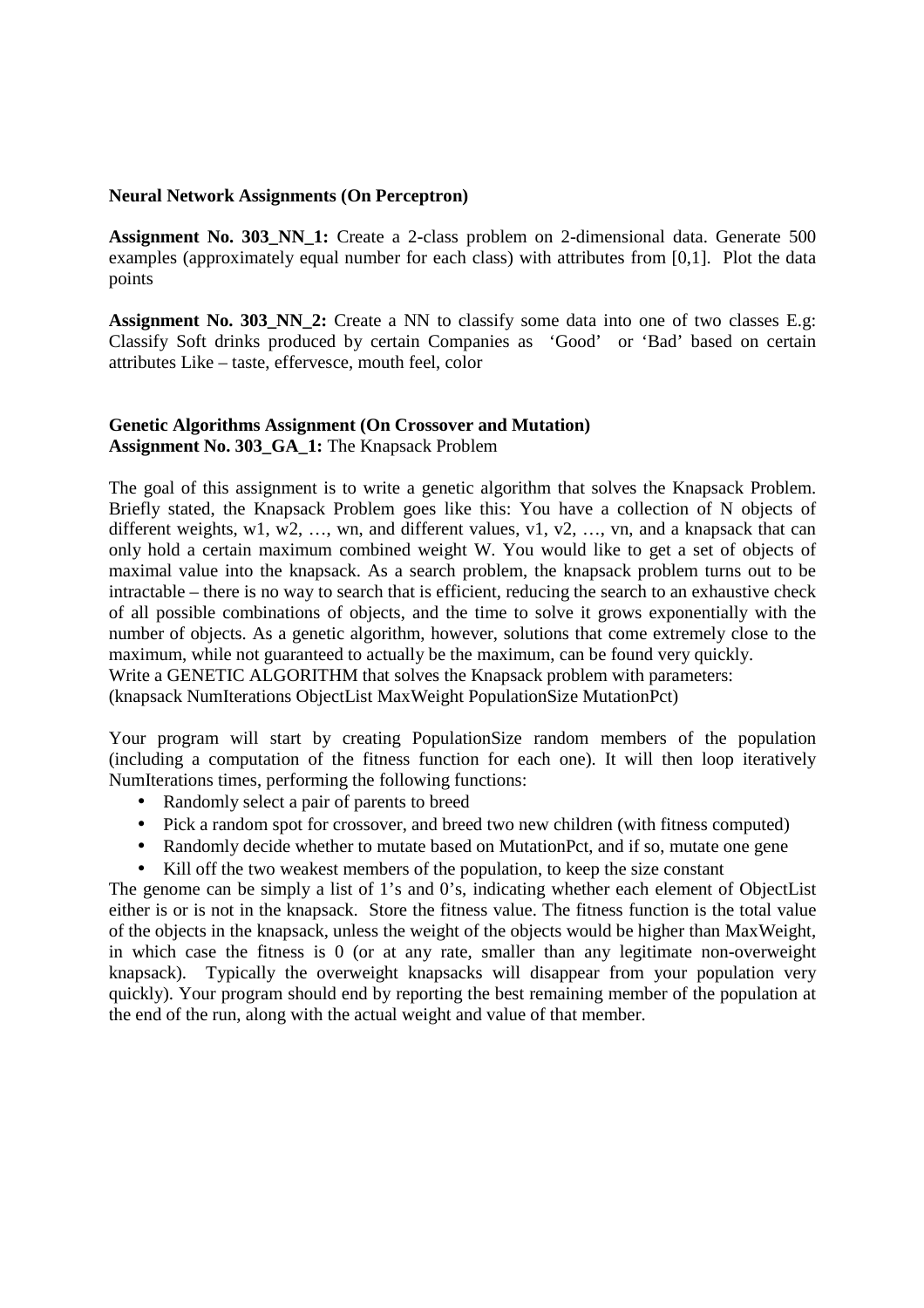## **Example:**

| <b>Name</b>    | Weight | <b>Value</b> |
|----------------|--------|--------------|
| A              | 45     | 3            |
| B              | 40     | 5            |
| $\overline{C}$ | 50     | 8            |
| D              | 90     | 10           |

And a knapsack can support a maximum weight of 100 pounds.

Let a genome be a pair showing the fitness value and then a list of 0's and 1's showing whether each item is in the knapsack. Some of the genomes that can be randomly generated along with their fitness values:

- $(3 (1 0 0 0))$  [A is in the knapsack; total value is 3]
- $(8(1 1 0 0))$  [A and B are in the knapsack; total value is 8]

 $(0 (1 1 1 1))$  [A, B, C, and D are all in; fitness value is 0 because the bag is overweight.]

If the first and third is picked to cross over, and if we randomly cross them over starting at the third item, your two new child genomes would be

 $(0 (1 0 1 1))$  and  $(8 (1 1 0 0))$ 

If we then randomly chose to mutate the last gene of the first child, it would turn into (11 (1 0 1 0)) [A and C are in the knapsack; total value is 11] at which point, if the maximum population size was 3, we would kill off the members valued at 0 and 3, keeping the other three (even though two of them are the same). Then repeat the breeding, mutation, and death cycle until you had gone through the specified number of iterations.